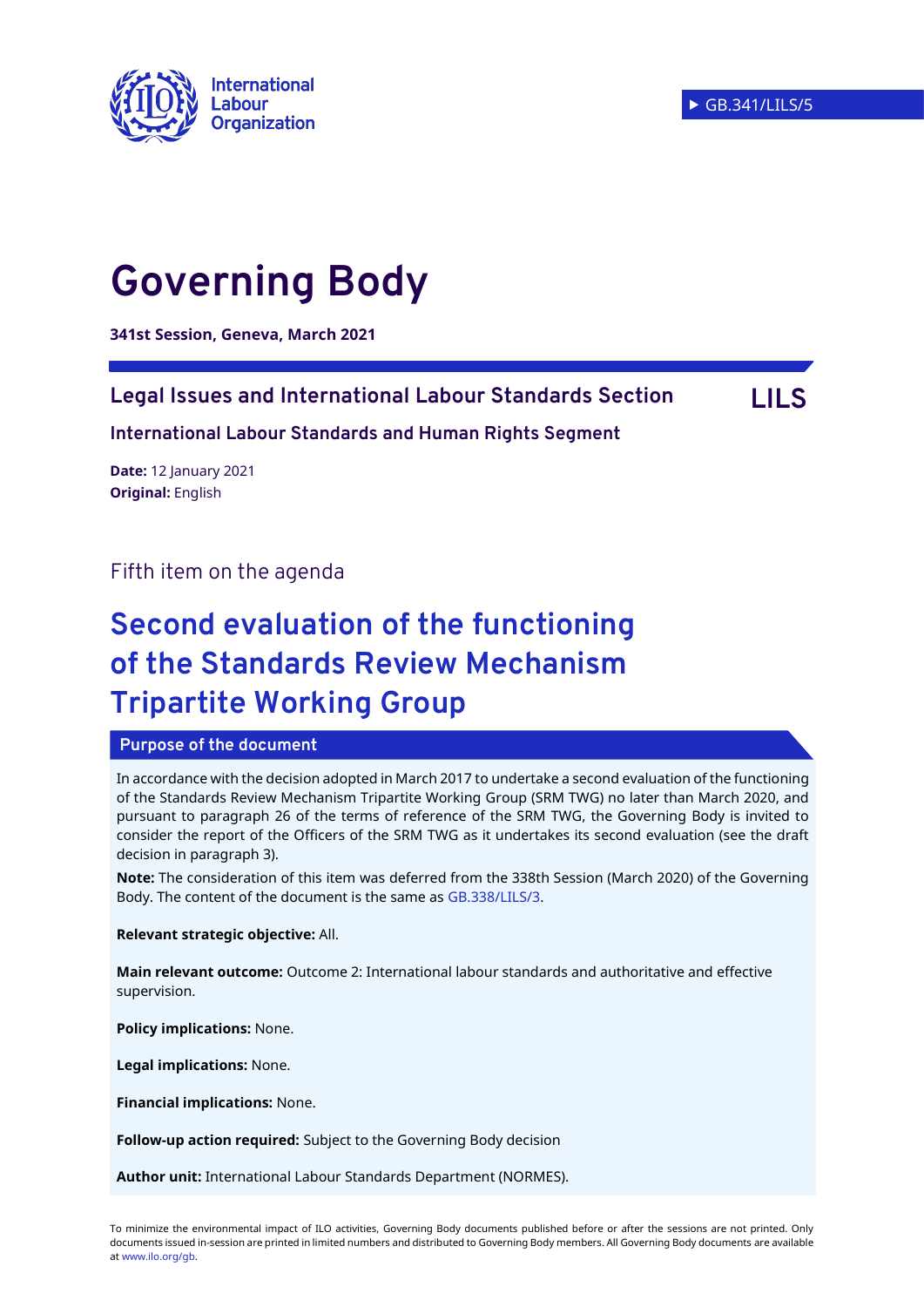**Related documents:** GB.337/LILS/PV; GB.337/LILS/1; GB.335/PV; GB.335/INS/5; GB.334/PV; GB.334/LILS/3; GB.331/PV; GB.331/LILS/2; GB.329/PV; GB.329/LILS/2; GB.328/PV; GB.328/LILS/2/1(Rev.); GB.326/PV; GB.326/LILS/3/2; GB.325/PV; GB.325/LILS/3; GB.323/PV; GB.323/INS/5.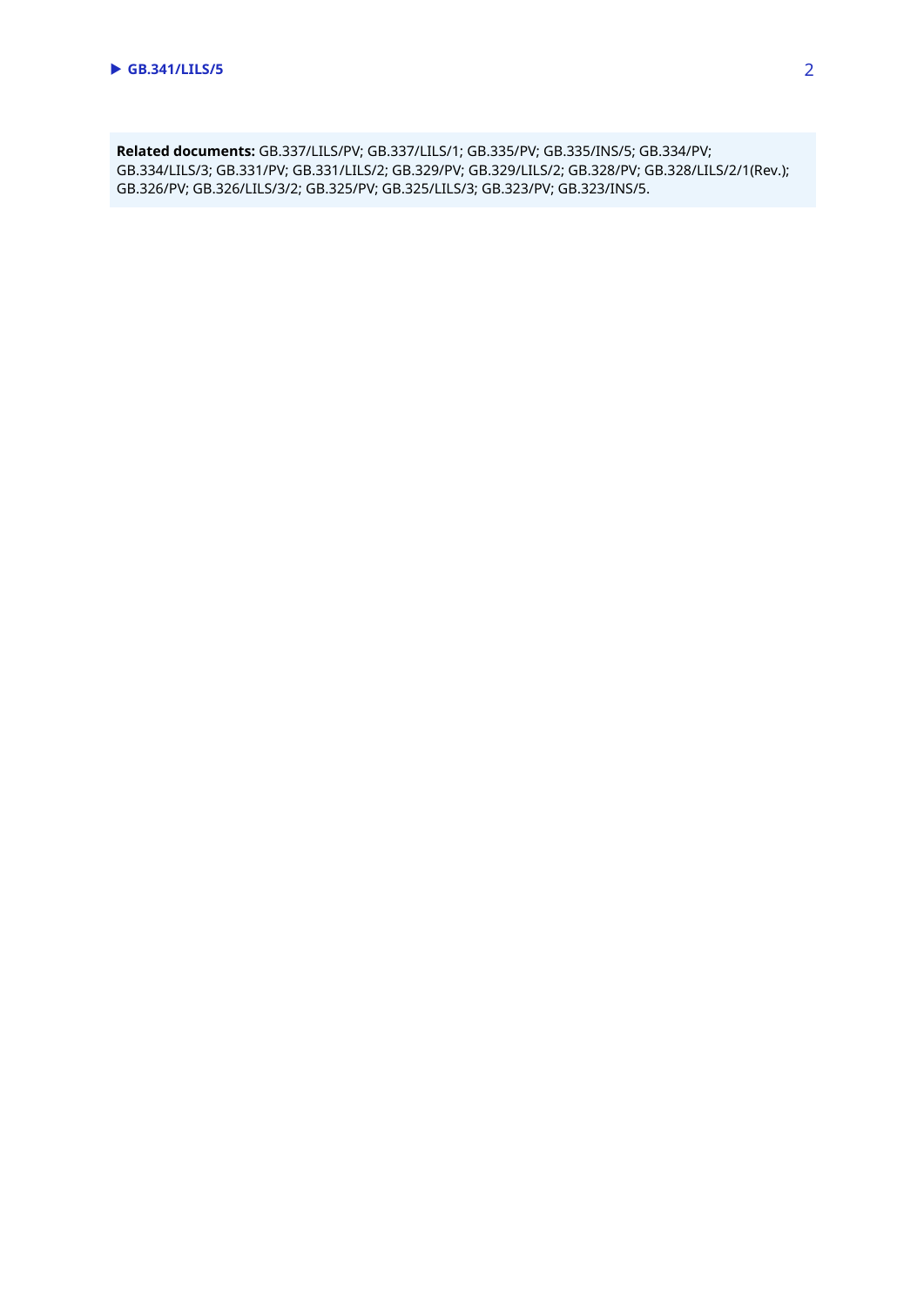- $1<sub>1</sub>$ Pursuant to paragraph 26 of the terms of reference of the SRM TWG, the "Governing Body shall evaluate the functioning of the SRM Tripartite Working Group at regular intervals". The Governing Body undertook an initial evaluation  $1$  based on that paragraph of the terms of reference at its 329th Session (March 2017), when it expected a second evaluation no later than March 2020.  $^2$  In March 2019, the Governing Body further reviewed the work of the SRM TWG in the context of its overall review of the implementation of the Standards Initiative. At that time, the Governing Body requested the SRM TWG to provide a report for the Governing Body's second review of the functioning of the SRM TWG in March 2020.
- The report of the SRM TWG Officers included in the appendix to this document provides  $2.$ an update of relevant information since the report prepared for the Governing Body's March 2019 overall review of the implementation of the Standards Initiative.  $3$  It is accordingly transmitted for the Governing Body's consideration as it undertakes its second evaluation of the functioning of the SRM TWG.

## **Draft decision**

- **In undertaking its second evaluation of the functioning of the Standards Review Mechanism Tripartite Working Group (SRM TWG), the Governing Body noted the information provided by the Officers of the SRM TWG and:**
	- **(a) expressed its gratitude to the SRM TWG for its ongoing work to ensure a clear, robust and up-to-date body of international labour standards;**

**EITHER**

**(b1) (recognized that the impact of the SRM TWG's work relies on the Organization and its tripartite constituents taking appropriate measures to follow up on all of the SRM TWG's previous recommendations and accordingly encouraged member States and social partners to take concrete steps in this regard and the Office to assume its role in following up on the recommendations, including assisting ILO Member States in the ratification and effective application of standards in consultation with employers' and workers' organizations; and**

**OR**

- **(b2) noted the information provided in the report of the SRM TWG on lessons learned and possible future directions; and**
- **(c) requested the SRM TWG to take its guidance into account in continuing its work and that it continue to be kept informed of the functioning of the SRM TWG so as to allow it to undertake a further evaluation no later than March 2022.**

<sup>1</sup> [GB.325/LILS/3/decision,](https://www.ilo.org/gb/decisions/GB325-decision/WCMS_423373/lang--en/index.htm) subpara. (d).

<sup>2</sup> [GB.329/LILS/2.](https://www.ilo.org/wcmsp5/groups/public/---ed_norm/---relconf/documents/meetingdocument/wcms_544697.pdf)

<sup>3</sup> [GB.335/INS/5.](https://www.ilo.org/wcmsp5/groups/public/---ed_norm/---relconf/documents/meetingdocument/wcms_675574.pdf)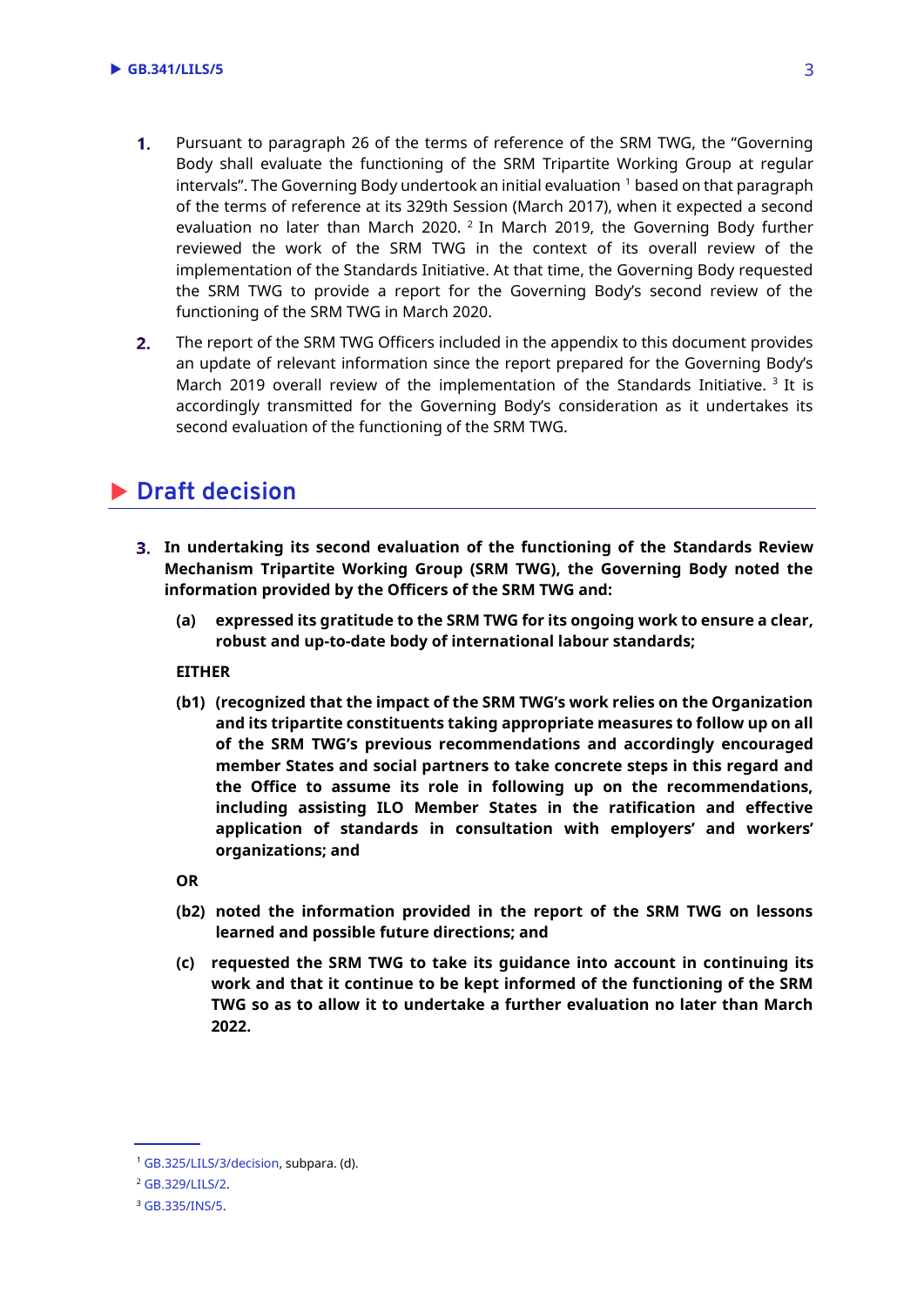## **Appendix**

#### **Report of the Officers of the SRM TWG**

1. This report concerning the SRM TWG's first five meetings is transmitted to the Governing Body in accordance with its decisions in March 2017 and March 2019. It provides information to inform the Governing Body's second evaluation of the functioning of the SRM TWG.

#### **I. The SRM TWG: Terms of reference, meetings held and previous evaluations**

#### A. Terms of reference: Mandate and methods of work

- 2. Pursuant to its terms of reference, the SRM TWG's mandate is to contribute to ensuring that the ILO has a clear, robust and up-to-date body of international labour standards that respond to the changing patterns of the world of work, for the purpose of the protection of workers and taking into account the needs of sustainable enterprises. <sup>1</sup> The SRM TWG shall review standards with a view to making recommendations to the Governing Body on: <sup>2</sup>
	- (a) the status of the standards examined, including up-to-date standards, standards in need of revision, outdated standards, and possible other classifications;
	- (b) the identification of gaps in coverage, including those requiring new standards;
	- (c) practical and time-bound follow-up action, as appropriate.
- 3. The SRM TWG may address any other matter related to standards setting and standards policy as may be requested by the Governing Body. <sup>3</sup>
- 4. The SRM TWG meets once per year for one week, unless the Governing Body decides otherwise, <sup>4</sup> according to a programme of work determined by the Governing Body taking into account the SRM TWG's recommendations. <sup>5</sup> While attendance at the meetings has been limited to its Chairperson, its members, the secretariats of the Employers' and Workers' groups, ILO officials, and a limited number of advisers as it has authorized,  $6$  its working documents and the reports of its meetings are public.  $7$  Under the direction of the Officers, the Office has provided support to facilitate its meetings.  $8$
- 5. Following discussion, its decisions are taken by consensus and submitted to the Governing Body for decision and follow-up action. Should it not be possible to reach

<sup>1</sup> [GB.325/LILS/3,](https://www.ilo.org/wcmsp5/groups/public/---ed_norm/---relconf/documents/meetingdocument/wcms_420260.pdf) appendix, para. 8 (terms of reference of the SRM TWG).

<sup>&</sup>lt;sup>2</sup> GB.325/LILS/3, appendix, para. 9 (terms of reference of the SRM TWG). The SRM TWG recalled the achievements of its first meetings in this regard in September 2018: [GB.334/LILS/3,](https://www.ilo.org/wcmsp5/groups/public/---ed_norm/---relconf/documents/meetingdocument/wcms_648422.pdf) annex to the appendix (SRM TWG recommendations), para. 3.

<sup>&</sup>lt;sup>3</sup> GB.325/LILS/3, appendix, para. 12 (terms of reference of the SRM TWG).

<sup>4</sup> GB.325/LILS/3, appendix, para. 14 (terms of reference of the SRM TWG).

<sup>5</sup> GB.325/LILS/3, appendix, para. 15 (terms of reference of the SRM TWG).

<sup>6</sup> GB.325/LILS/3, appendix, para. 18 (terms of reference of the SRM TWG).

<sup>7</sup> GB.325/LILS/3, appendix, para. 19 (terms of reference of the SRM TWG).

<sup>8</sup> GB.325/LILS/3, appendix, para. 24 (terms of reference of the SRM TWG).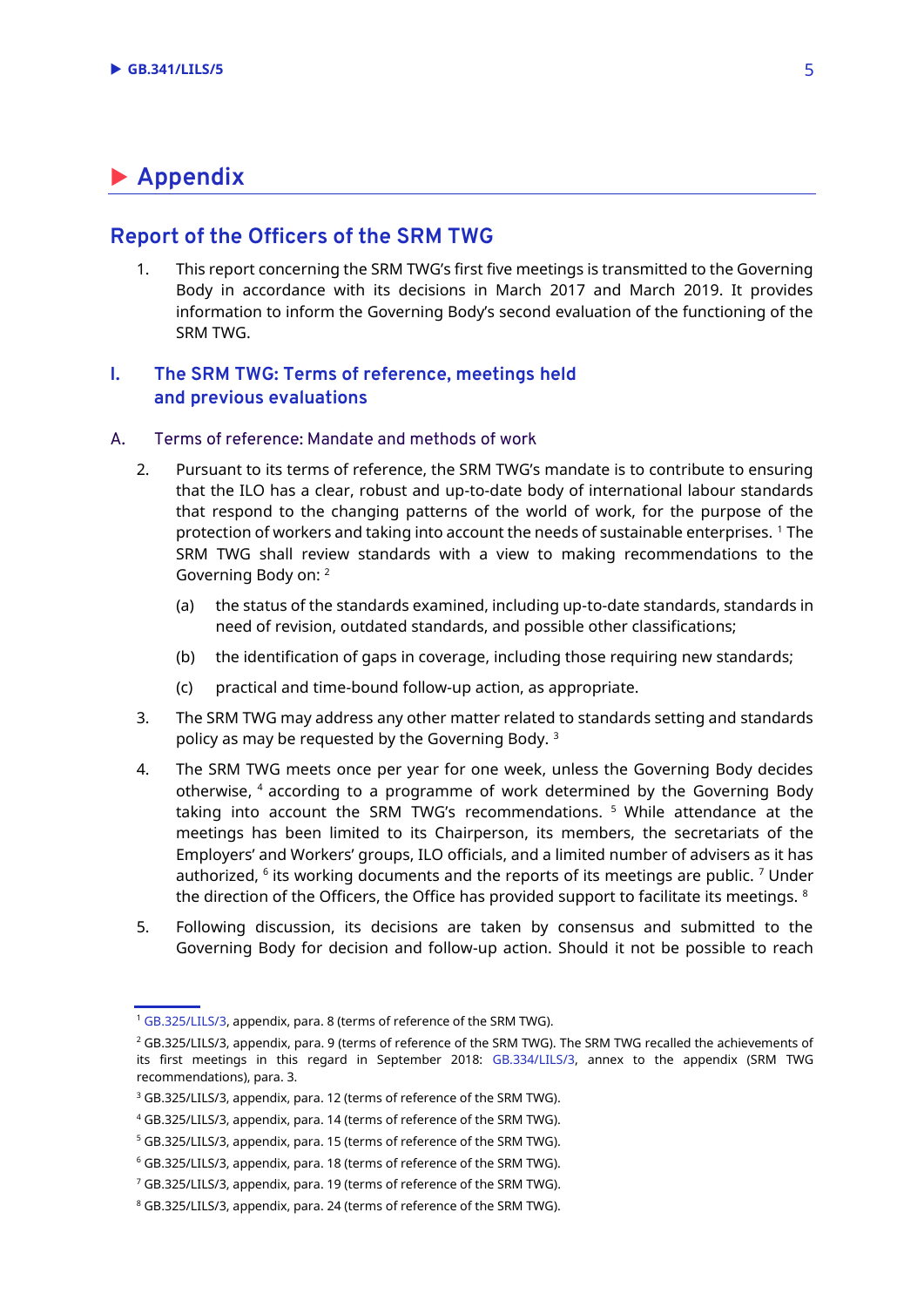consensus on a specific issue, the terms of reference provide that the divergent views shall be set out in its report to the Governing Body. 9

#### B. Meetings held in 2016–19

- 6. The SRM TWG has met five times since its establishment in 2015:
	- (a) Following its first meeting in March 2016, the Governing Body approved its adoption of an initial programme of work composed of 235 international labour standards and referred 68 instruments to the Special Tripartite Committee (STC) established for addressing matters relating to the Maritime Labour Convention, 2006, as amended (MLC, 2006). <sup>10</sup>
	- (b) At its second meeting in October 2016, the SRM TWG examined the follow-up taken to 63 instruments previously determined to be outdated, involving approximately 21 subtopics.<sup>11</sup>
	- (c) At its third meeting in September 2017, the SRM TWG reviewed 19 instruments concerning occupational safety and health (OSH) (general provisions and specific risks). <sup>12</sup>
	- (d) At its fourth meeting in September 2018, the SRM TWG reviewed nine instruments concerning OSH (specific branches of activity), labour statistics and labour inspection.<sup>13</sup>
	- (e) At its fifth meeting in September 2019, it reviewed seven instruments in its initial programme of work on employment policy. <sup>14</sup>

#### C. Previous evaluations

- 7. Paragraph 26 of the terms of reference of the SRM TWG sets out that the "Governing Body shall evaluate the functioning of the SRM Tripartite Working Group at regular intervals". The Governing Body undertook an initial evaluation <sup>15</sup> of the functioning of the SRM TWG at its 329th Session (March 2017). <sup>16</sup> At that time, the Governing Body noted that the SRM TWG had started its work and requested the information necessary for it to undertake a further evaluation no later than March 2020.
- 8. In March 2019, the Governing Body further reviewed the work of the SRM TWG in the context of its overall review of the implementation of the Standards Initiative. <sup>17</sup> The Governing Body requested the SRM TWG to take its guidance into account in continuing its work and to provide a report for the Governing Body's second review of the functioning of the SRM TWG in March 2020. To guarantee the impact of that work, the Governing Body reiterated its call upon the Organization and its tripartite constituents

<sup>11</sup> [GB.328/LILS/2/1\(Rev.\).](https://www.ilo.org/wcmsp5/groups/public/---ed_norm/---relconf/documents/meetingdocument/wcms_534130.pdf)

<sup>9</sup> GB.325/LILS/3, appendix, para. 22 (terms of reference of the SRM TWG).

<sup>&</sup>lt;sup>10</sup> [GB.326/LILS/3/2.](https://www.ilo.org/wcmsp5/groups/public/---ed_norm/---relconf/documents/meetingdocument/wcms_459156.pdf) The STC reviewed a first group of 34 instruments in April 2018: Recommendations concerning the classification of the instruments reviewed and possible follow-up action are set out i[n GB.334/LILS/2\(Rev.\).](https://www.ilo.org/wcmsp5/groups/public/---ed_norm/---relconf/documents/meetingdocument/wcms_645753.pdf) A second group of 34 instruments will be reviewed in April 2021.

<sup>12</sup> [GB.331/LILS/2.](https://www.ilo.org/wcmsp5/groups/public/---ed_norm/---relconf/documents/meetingdocument/wcms_587514.pdf)

<sup>13</sup> GB.334/LILS/3.

<sup>14</sup> [GB.337/LILS/1.](https://www.ilo.org/wcmsp5/groups/public/---ed_norm/---relconf/documents/meetingdocument/wcms_725135.pdf)

<sup>15</sup> [GB.325/LILS/3/decision,](https://www.ilo.org/gb/decisions/GB325-decision/WCMS_423373/lang--en/index.htm) subpara. (d).

<sup>16</sup> [GB.329/LILS/2.](https://www.ilo.org/wcmsp5/groups/public/---ed_norm/---relconf/documents/meetingdocument/wcms_544697.pdf)

<sup>17</sup> [GB.335/INS/5.](https://www.ilo.org/wcmsp5/groups/public/---ed_norm/---relconf/documents/meetingdocument/wcms_675574.pdf#page=5)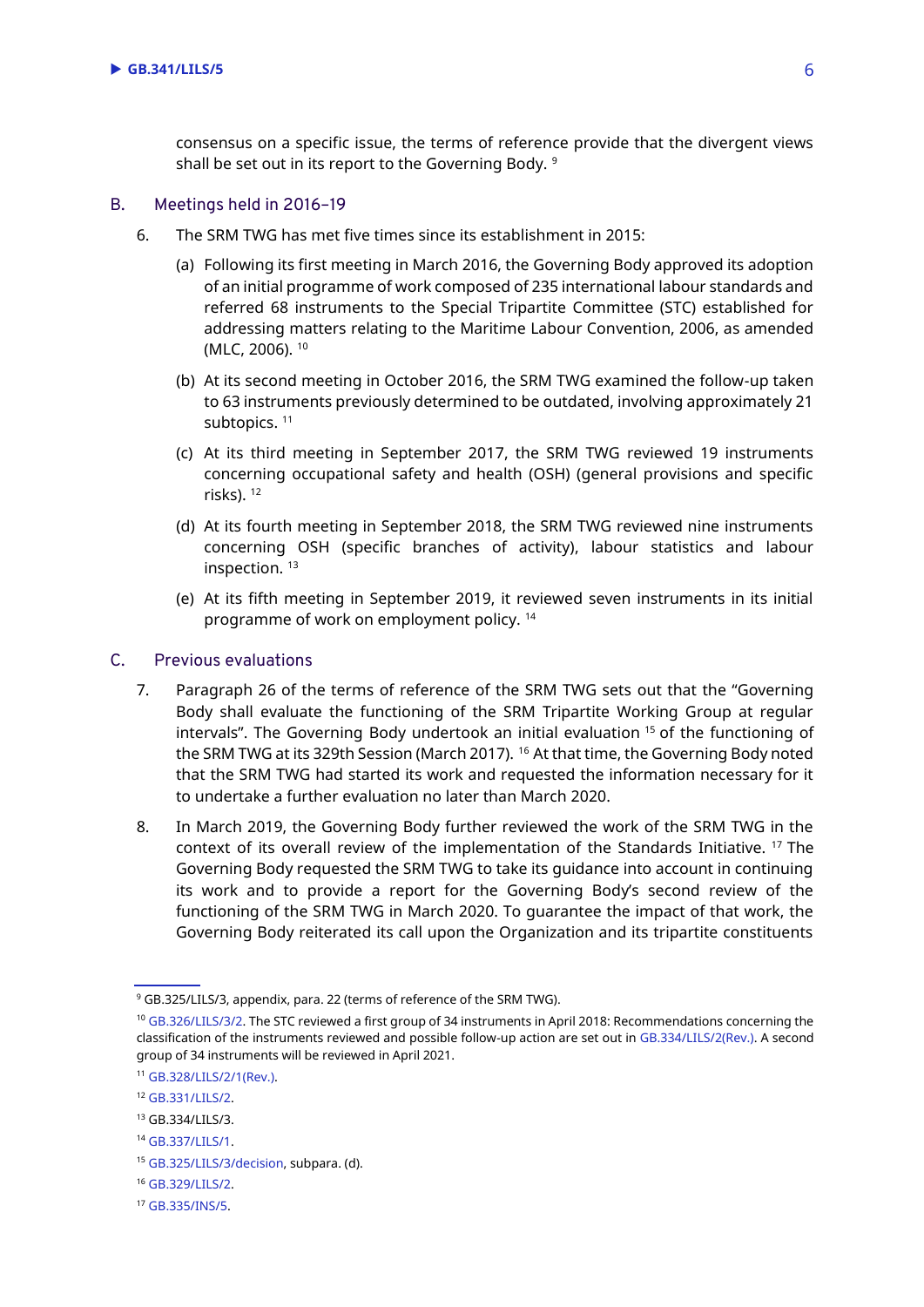to take appropriate measures to follow up on all the SRM TWG's previous recommendations. <sup>18</sup>

#### **II. Outcomes of the SRM TWG (2016–19)**

- 9. The SRM TWG has recorded outcomes in relation to all areas of its mandate.
- 10. An initial outcome concerns the achievement of consensual tripartite recommendations on all the reviews of standards the SRM TWG has conducted. The report for the Governing Body's overall review of the Standards Initiative noted the frank, constructive and committed approach of its Members, building on their often contrasting experiences and views in relation to the complex and wide-ranging issues under discussion. <sup>19</sup> The current status of the SRM TWG's initial programme of work is that 68 instruments out of the 235 instruments included in that programme of work remain to be reviewed, five of which will be the subject of its sixth meeting in 2020. <sup>20</sup>
- 11. Further outcomes relate to the three elements on which the SRM TWG's terms of reference expect it to make recommendations to the Governing Body following its reviews of instruments.
- 12. The first element concerns the classification of standards. In its first five meetings, the SRM TWG's outcomes in this regard amount to the classification of a total of 35 instruments in its initial programme of work according to the simplified threeclassification system it adopted (see table 1).

| <b>Classification</b>                                                                | 2017 | 2018             | 2019                   | <b>Total</b> |
|--------------------------------------------------------------------------------------|------|------------------|------------------------|--------------|
| Up-to-date standards                                                                 | 8    |                  | $6 \qquad \qquad$<br>5 | 19           |
| Standards requiring further action to ensure their continued<br>and future relevance | 10   |                  | $0\qquad 0$            | 10           |
| Outdated standards                                                                   | 1    | $\overline{3}$ 2 |                        | 6            |
| Total                                                                                | 19   | 9                |                        | 35           |

#### **Table 1. Outcomes of the SRM TWG process: Governing Body decisions concerning classification of standards**

13. In relation to the second element of the SRM TWG's mandate, it identified five gaps in coverage or other follow-up requiring standard-setting action in its first four meetings (see table 2). An item on apprenticeship has already been placed by the Governing Body on the agenda of the International Labour Conference in 2021. As detailed in the following paragraph, at its March 2020 session, the Governing Body will be considering proposals for possible standard-setting on the four OSH-related topics.

<sup>18</sup> [GB.335/INS/5/decision,](https://www.ilo.org/gb/GBSessions/GB335/ins/WCMS_681356/lang--en/index.htm) subpara. (b).

<sup>19</sup> GB.335/INS/5, para. 9; GB.326/LILS/3/2, para. 3 ("constructive discussion"); GB.328/LILS/2/1(Rev.), appendix (report of the meeting), para. 4 (the discussion was "thorough, wide-ranging and constructive"); GB.331/LILS/2, appendix (report of the meeting), para. 3 ("constructive and committed approach"); and GB.334/LILS/3, appendix (report of the meeting), para. 3 ("committed and frank discussions").

<sup>&</sup>lt;sup>20</sup> The STC has yet to take decisions regarding 34 of the instruments referred to it. These will be considered during its meeting in 2021.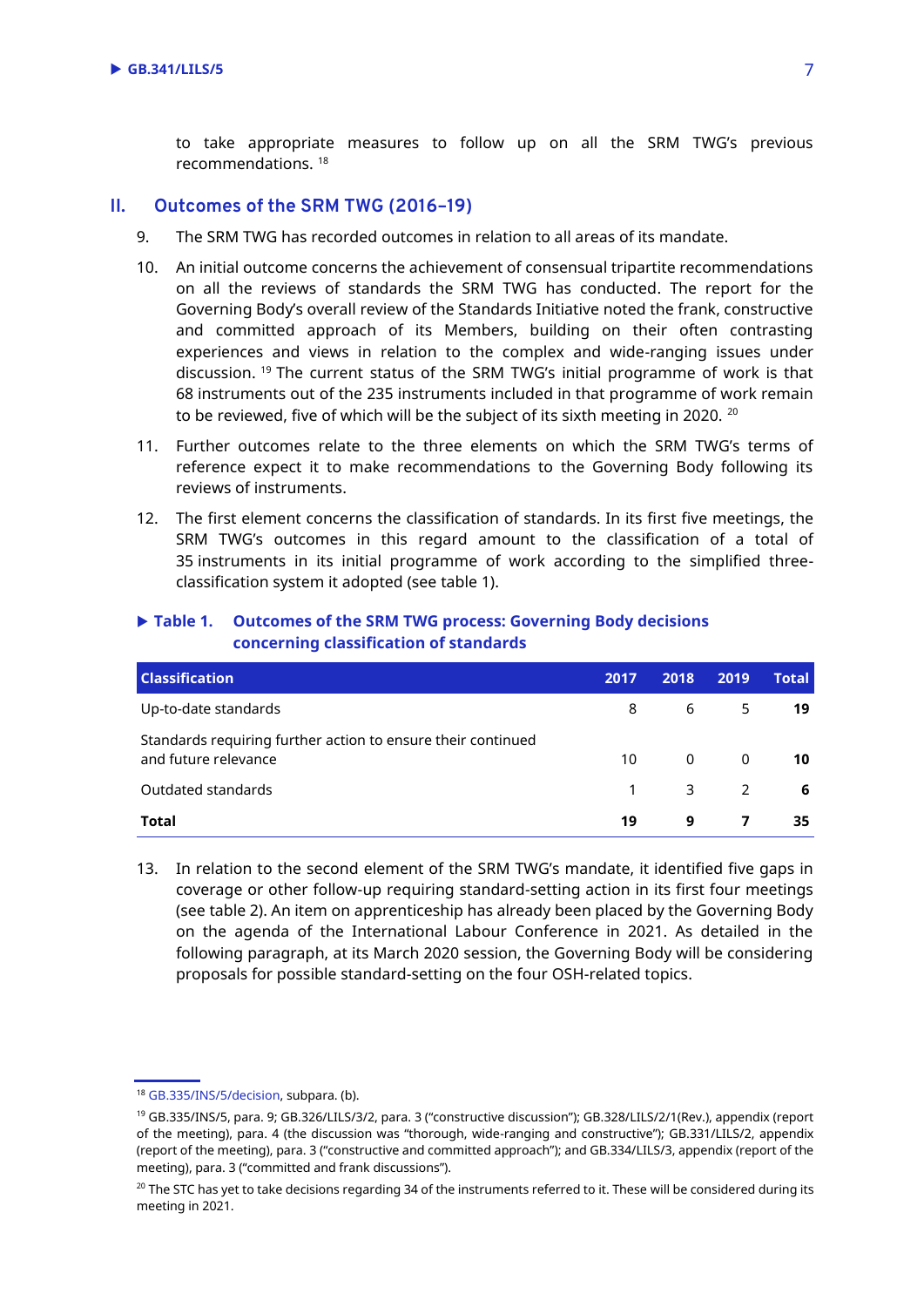| <b>Standard-setting required</b>                                                                     | <b>Recommendation</b><br>approved                                 | <b>Current status</b>                                                                                                                                    |
|------------------------------------------------------------------------------------------------------|-------------------------------------------------------------------|----------------------------------------------------------------------------------------------------------------------------------------------------------|
| Regulatory gap identified in relation<br>to apprenticeships                                          | October-November 2016<br>(328th Session of the<br>Governing Body) | Standard-setting item placed<br>on agenda of 110th Session<br>(2021)                                                                                     |
| Biological hazards: revision of R.3<br>through a new instrument addressing<br>all biological hazards | October-November 2017<br>(331st Session of the<br>Governing Body) | Proposals for four standard-<br>setting items on occupational<br>safety and health to be<br>submitted to the March 2020<br>session of the Governing Body |
| Consolidation of six chemicals<br>instruments, in the context of C.170<br>and R.177                  |                                                                   |                                                                                                                                                          |
| Revision of C.119 and R.118 on<br>quarding of machinery                                              |                                                                   |                                                                                                                                                          |
| Revision of C.127 and R.128 to regulate<br>ergonomics and update approach<br>to manual handling      |                                                                   |                                                                                                                                                          |

#### **Table 2. Outcomes of the SRM TWG process: Governing Body decisions concerning standard-setting**

- 14. At its fifth meeting in September 2019, the SRM TWG did not identify any further gaps in coverage arising from its review of the employment policy instruments. It discussed two working papers with a view to giving effect to the 2017 and 2018 Governing Body decisions calling for the Office to prepare proposals for possible standard-setting items on the topics of biological hazards, ergonomics and manual handling, chemical hazards and quarding of machinery. <sup>21</sup> Approving the SRM TWG's recommendations, the Governing Body requested the Office to: (i) initiate the preparation of proposals for possible standard-setting items on the topics of biological hazards, ergonomics and manual handling, chemical hazards and guarding of machinery, for consideration at its 338th Session (March 2020) for inclusion in future agendas of the International Labour Conference; <sup>22</sup> and (ii) be guided by the recommendations of the SRM TWG regarding the thematic integration approach and the process of standard-setting in preparing those standard-setting proposals for inclusion in the agenda of the Conference at the earliest dates possible and as a matter of institutional priority.  $^{23}$
- 15. In relation to the third element of its mandate, the report provided to the Governing Body for the March 2019 review noted that the SRM TWG had stressed the need for practical and time-bound follow-up to be prioritized by the Organization as part of comprehensive and interrelated packages. At the fifth meeting of the SRM TWG, it reiterated that the components of those packages of follow-up action were interconnected, complementary and mutually reinforcing. <sup>24</sup> The Governing Body considered that the follow-up to the SRM TWG's recommendations should be a matter

<sup>&</sup>lt;sup>21</sup> GB.337/LILS/1, Annex I (recommendations of the SRM TWG), para. 9.

<sup>22</sup> See the proposals in GB.338/INS/2/1.

<sup>23</sup> [GB.337/LILS/1/decision,](https://www.ilo.org/gb/GBSessions/GB337/lils/WCMS_726185/lang--en/index.htm) subpara. (a).

<sup>&</sup>lt;sup>24</sup> GB.337/LILS/1, Annex I (recommendations of the SRM TWG), para. 3.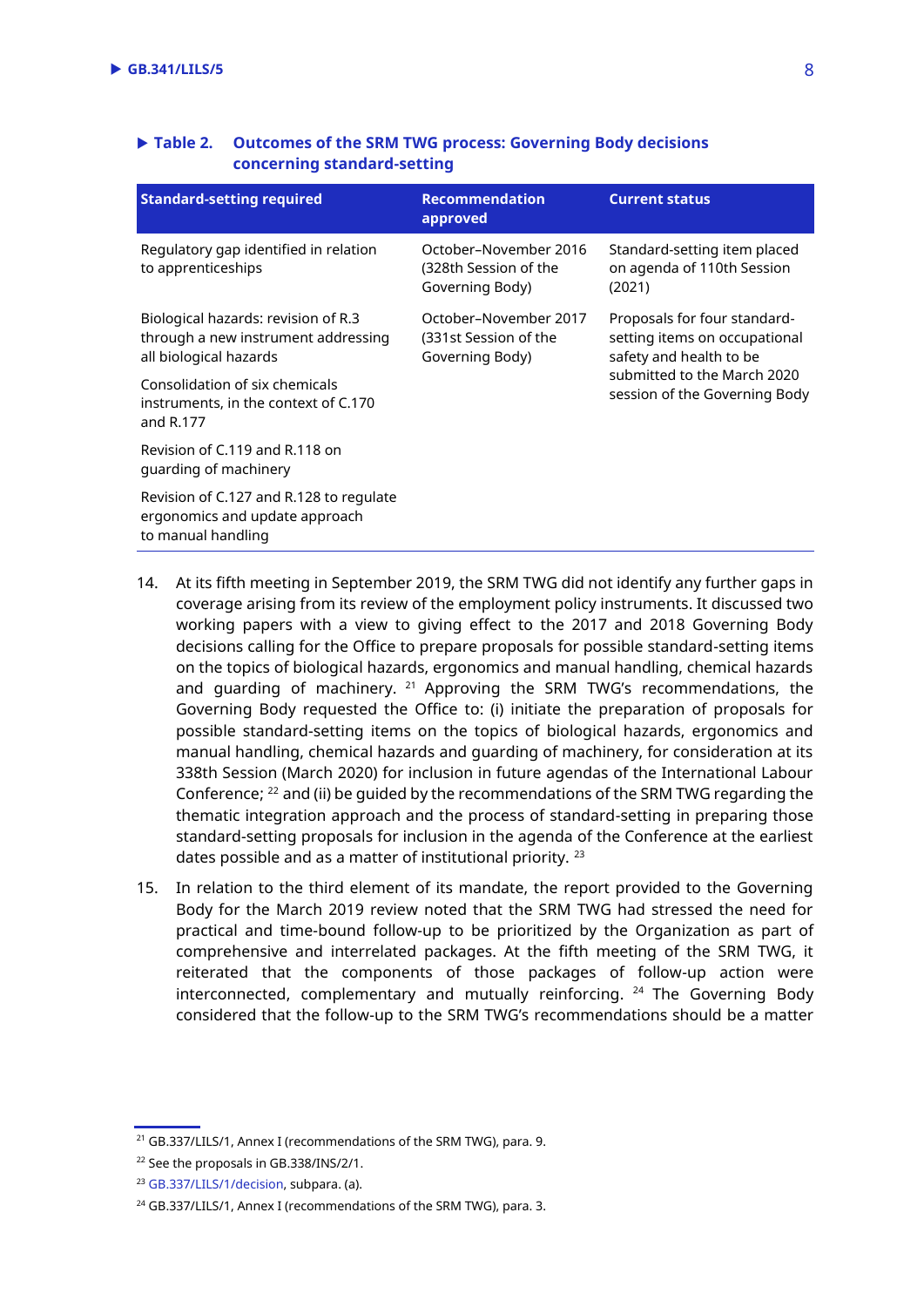of institutional priority for the Office, <sup>25</sup> building on previous decisions in this regard in relation to the Organization as a whole. <sup>26</sup>

16. The SRM TWG has been described as having developed a non-exhaustive "menu" of complementary possible follow-up action: the promotion of up-to-date standards, including those related to outdated standards with the aim of promoting ratifications of the most up-to-date Conventions on a particular topic; technical assistance to support the implementation of instruments in practice; standard-setting; actions to increase or share knowledge; non-normative initiatives such as technical guidelines; the abrogation, withdrawal or other related actions; and the provision of information on denunciation. <sup>27</sup> Table 3 summarises the follow-up action recommended by the SRM TWG in its first five meetings.

#### **Table 3. Outcomes of the SRM TWG process: Governing Body decisions concerning follow-up action**

| <b>Follow-up action recommended</b><br>by the SRM TWG                                                                            | <b>Recommendation</b><br>approved by the<br><b>Governing Body</b> | <b>Current status</b>                                                                                                                                                                                                                           |
|----------------------------------------------------------------------------------------------------------------------------------|-------------------------------------------------------------------|-------------------------------------------------------------------------------------------------------------------------------------------------------------------------------------------------------------------------------------------------|
|                                                                                                                                  | Promotional action                                                |                                                                                                                                                                                                                                                 |
| Campaign to promote the ratification<br>of up-to-date Conventions related to<br>Conventions previously identified as<br>outdated | October-November 2016<br>(328th Session of the<br>Governing Body) | Started in 2017: Individualized<br>letters sent to Member States<br>concerned; targeted follow-up<br>undertaken, including in the<br>context of the Centenary<br>Ratification Campaign<br>(five ratifications registered<br>since 1 Jan. 2017)  |
| Campaign to promote ratification of<br>key OSH instruments and specific<br>promotion of further up-to-date<br>OSH Conventions    | October-November 2017<br>(331st Session of the<br>Governing Body) | Started in 2018: Individualized<br>letters sent to Member States<br>concerned; targeted follow-up<br>undertaken, including in the<br>context of the Centenary<br>Ratification Campaign<br>(11 ratifications registered<br>since 1 Jan. 2018)    |
| Campaign to promote ratification of<br>five up-to-date Conventions on OSH,<br>labour inspection and labour statistics            | October-November 2018<br>(334th Session of the<br>Governing Body) | Started in 2019: Individualized<br>letters sent to Member States<br>concerned; targeted follow-up<br>undertaken, including in the<br>context of the Centenary<br>Ratification Campaign<br>(three ratifications registered<br>since 1 Jan. 2019) |

<sup>&</sup>lt;sup>25</sup> GB.337/LILS/1/decision, subpara. (g).

<sup>&</sup>lt;sup>26</sup> [GB.334/LILS/3/decision,](https://www.ilo.org/gb/GBSessions/GB334/lils/WCMS_648973/lang--en/index.htm) subpara. (c); GB.334/LILS/3, appendix (meeting report), para. 7, annex (recommendations), para. 6.

<sup>&</sup>lt;sup>27</sup> SRM TWG/2019[/information document 3](https://www.ilo.org/wcmsp5/groups/public/---ed_norm/---normes/documents/genericdocument/wcms_715390.pdf) on follow-up to classification decisions, para. 8.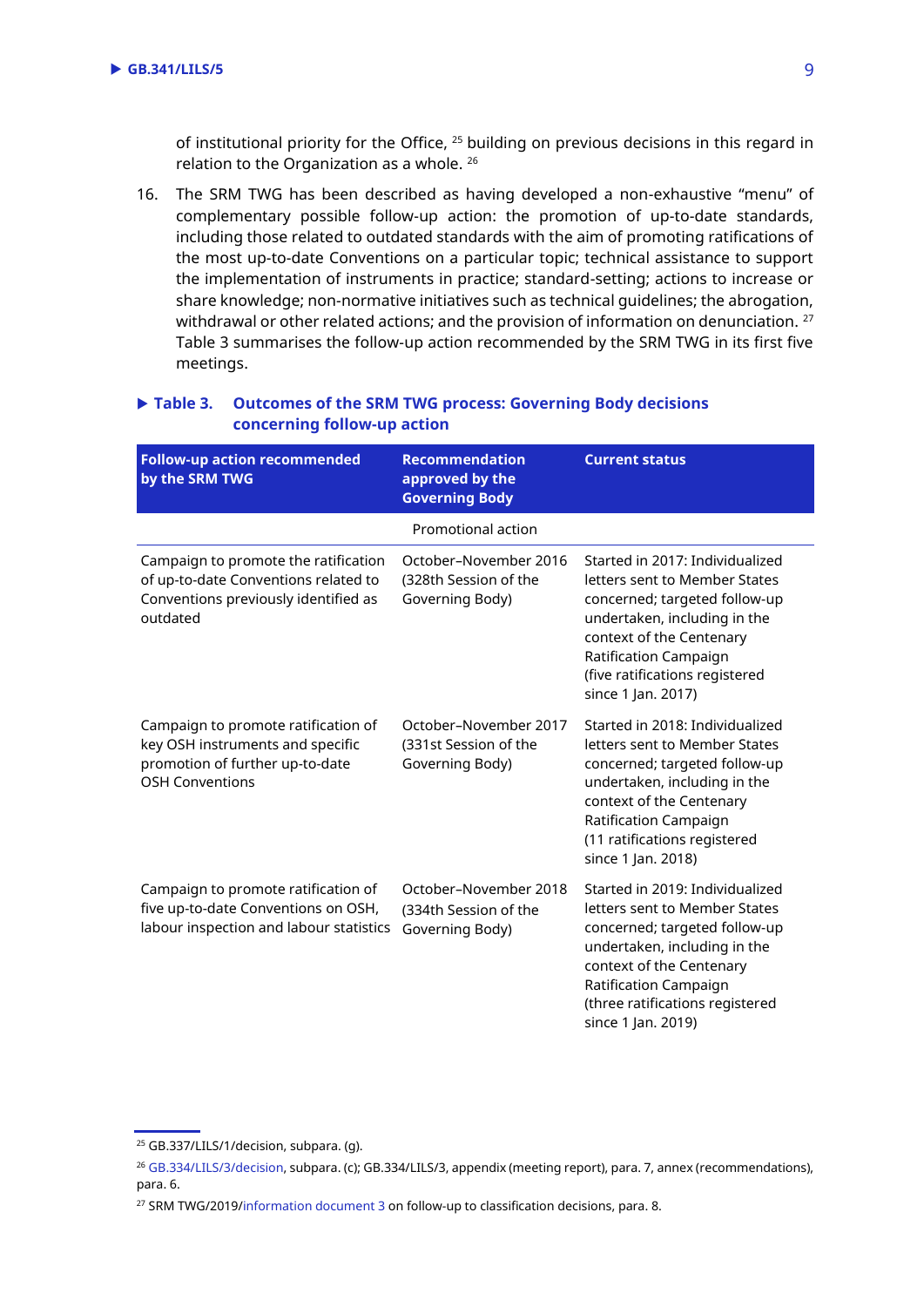| <b>Follow-up action recommended</b><br>by the SRM TWG                                                                                                                                                                                                       | Recommendation<br>approved by the<br><b>Governing Body</b>        | <b>Current status</b>                                                                                                                                                                                                                                                    |
|-------------------------------------------------------------------------------------------------------------------------------------------------------------------------------------------------------------------------------------------------------------|-------------------------------------------------------------------|--------------------------------------------------------------------------------------------------------------------------------------------------------------------------------------------------------------------------------------------------------------------------|
| Encourage ratification of relevant up-<br>to-date Conventions on OSH, labour<br>inspection and labour statistics by<br>Member States in which related<br>outdated instruments recommended<br>for abrogation are in force, including<br>technical assistance | October-November 2018<br>(334th Session of the<br>Governing Body) | Started in 2019: Individualized<br>letters sent to Member States<br>concerned; targeted follow-up<br>undertaken, including in the<br>context of the Centenary<br>Ratification Campaign<br>(five ratifications registered<br>since 1 Jan. 2019)                           |
| Call by the ICLS to Member States to<br>consider ratification of up-to-date<br>Conventions on labour statistics                                                                                                                                             | October-November 2018<br>(334th Session of the<br>Governing Body) | Completed                                                                                                                                                                                                                                                                |
| Campaign to promote two up-to-date<br>Conventions on employment policy,<br>including technical assistance                                                                                                                                                   | October-November 2019<br>(337th Session of the<br>Governing Body) | To start in 2020                                                                                                                                                                                                                                                         |
| Encourage ratification of relevant up-<br>to-date Conventions on employment<br>policy by Member States in which<br>related outdated instruments<br>recommended for abrogation or<br>withdrawal are in force, including<br>technical assistance              | October-November 2019<br>(337th Session of the<br>Governing Body) | To start in 2020                                                                                                                                                                                                                                                         |
|                                                                                                                                                                                                                                                             | Technical assistance with implementation                          |                                                                                                                                                                                                                                                                          |
| Technical assistance on<br>implementation of two OSH<br>Conventions, including research on<br>obstacles to ratification; improve<br>awareness of code of practice on<br>prevention of major industrial<br>accidents                                         | October-November 2017<br>(331st Session of the<br>Governing Body) | Under way as part of ILO regular<br>technical assistance; research on<br>obstacles to implementation<br>expected to be completed by<br>June 2021                                                                                                                         |
| Other non-normative action                                                                                                                                                                                                                                  |                                                                   |                                                                                                                                                                                                                                                                          |
| Juridical replacement of<br>14 Recommendations noted                                                                                                                                                                                                        | October-November 2016<br>(328th Session of the<br>Governing Body) | Completed                                                                                                                                                                                                                                                                |
| Publication of technical guidelines on<br>biological and chemical hazards; and<br>regular review of code of practice on<br>safety and health in the use of<br>machinery                                                                                     | October-November 2017<br>(331st Session of the<br>Governing Body) | Under way: Technical guidelines<br>expected to be completed by the<br>end of 2022                                                                                                                                                                                        |
| Study on gender equality in mining;<br>review of code of practice on<br>construction; development of<br>guidelines on labour inspection                                                                                                                     | October-November 2018<br>(334th Session of the<br>Governing Body) | Under way: Study on gender<br>equality in mining expected to<br>be completed by end of 2020;<br>review of code of practice on<br>construction expected to be<br>completed by end of 2021;<br>guidelines on labour inspection<br>expected to be completed by<br>June 2021 |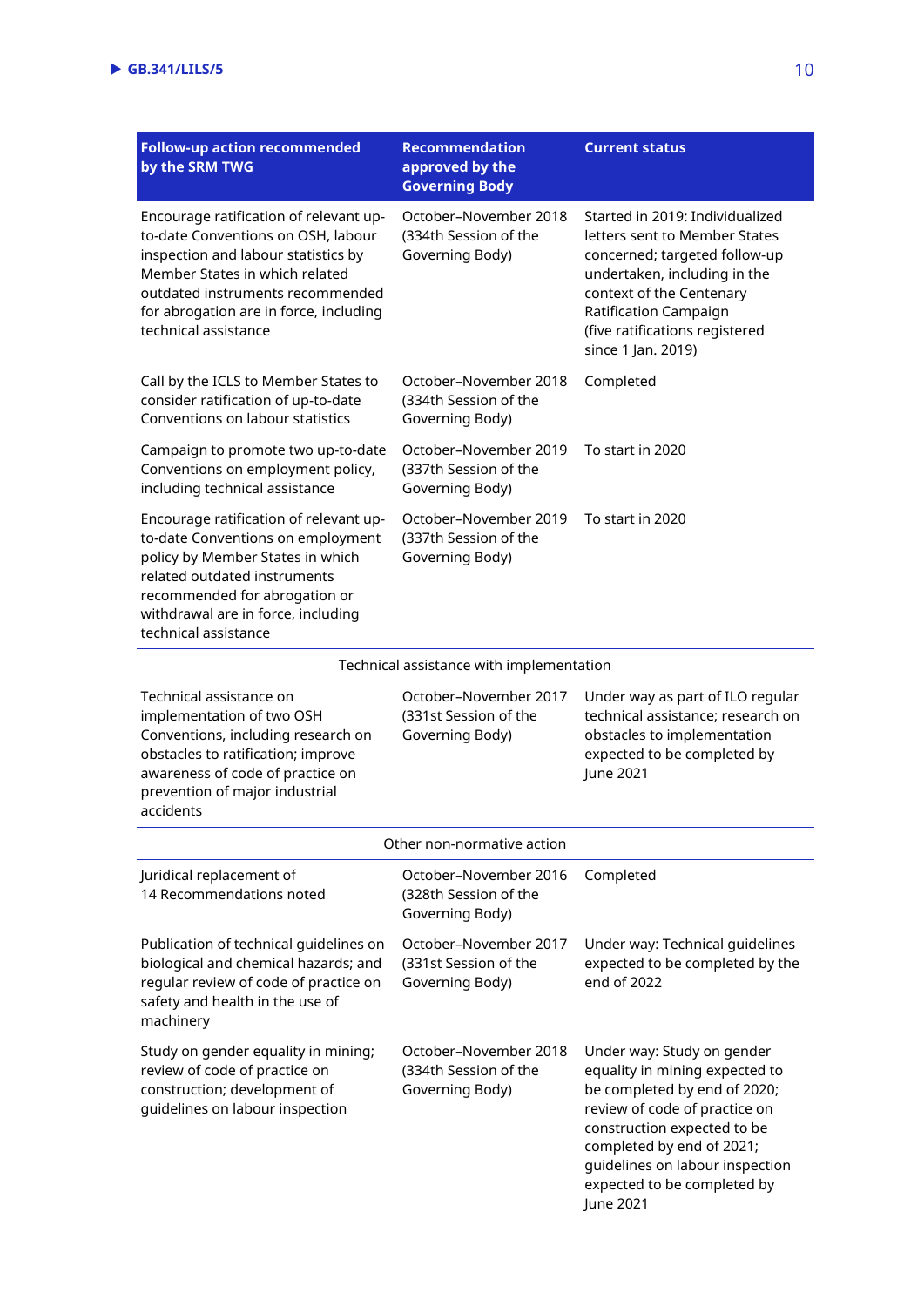| <b>Follow-up action recommended</b><br>by the SRM TWG                                                                                                                                                                | <b>Recommendation</b><br>approved by the<br><b>Governing Body</b> | <b>Current status</b>                                       |
|----------------------------------------------------------------------------------------------------------------------------------------------------------------------------------------------------------------------|-------------------------------------------------------------------|-------------------------------------------------------------|
| Technical assistance to support public<br>employment services, including tools<br>and good practices                                                                                                                 | October-November 2019<br>(337th Session of the<br>Governing Body) | Planned for 2020-21                                         |
| Technical assistance including<br>quidance on promotion of job<br>creation and decent work in SMEs in<br>the future of the world of work and<br>the establishment of an enabling<br>environment for sustainable SMEs | October–November 2019<br>(337th Session of the<br>Governing Body) | Planned for 2020–21                                         |
| SRM TWG evaluation of<br>implementation of tailored plans of<br>action in 2026 to decide on an<br>appropriate date to consider<br>abrogation or withdrawal of C.2                                                    | October-November 2019<br>(337th Session of the<br>Governing Body) | Development of tailored plans of<br>action to start in 2020 |
| ILC consideration of abrogation or withdrawal of instruments                                                                                                                                                         |                                                                   |                                                             |

| Abrogation or withdrawal of six<br>Conventions and three<br>Recommendations recommended   | October-November 2016<br>(328th Session of the<br>Governing Body) | Completed: Instruments<br>abrogated/withdrawn<br>(107th Session, ILC (2018)) |
|-------------------------------------------------------------------------------------------|-------------------------------------------------------------------|------------------------------------------------------------------------------|
| Withdrawal of one Recommendation<br>at the earliest date possible                         | October-November 2017<br>(331st Session of the<br>Governing Body) | Item on agenda of 109th Session,<br>ILC (2020)                               |
| Withdrawal of one Recommendation<br>in 2022 and abrogation of four<br>Conventions in 2024 | October-November 2018<br>(334th Session of the<br>Governing Body) | Items on agendas of 111th (2022)<br>and 113th (2024) Sessions, ILC           |
| Withdrawal of one Convention in<br>2021 and abrogation of one<br>Convention in 2030       | October-November 2019<br>(337th Session of the<br>Governing Body) | Items on agendas of 110th (2021)<br>and 119th (2030) Sessions, ILC           |

| <b>Follow-up action recommended</b><br>by the STC                                                                                                                                                            | <b>Recommendation</b><br>approved by the<br><b>Governing Body</b> | <b>Current status</b>                                                                                                                                                                                                                       |
|--------------------------------------------------------------------------------------------------------------------------------------------------------------------------------------------------------------|-------------------------------------------------------------------|---------------------------------------------------------------------------------------------------------------------------------------------------------------------------------------------------------------------------------------------|
|                                                                                                                                                                                                              | Promotional action                                                |                                                                                                                                                                                                                                             |
| Encourage ratification of MLC, 2006,<br>by Member States in which certain<br>outdated maritime instruments are in<br>force; and extension of application of<br>MLC, 2006, to non-metropolitan<br>territories | October-November 2018<br>(334th Session of the<br>Governing Body) | Under way: Ratification campaign<br>launched in 2019; meeting with<br>relevant Member States will be<br>held during 2020 to discuss the<br>situation of non-metropolitan<br>territories (eight ratifications<br>registered since Nov. 2018) |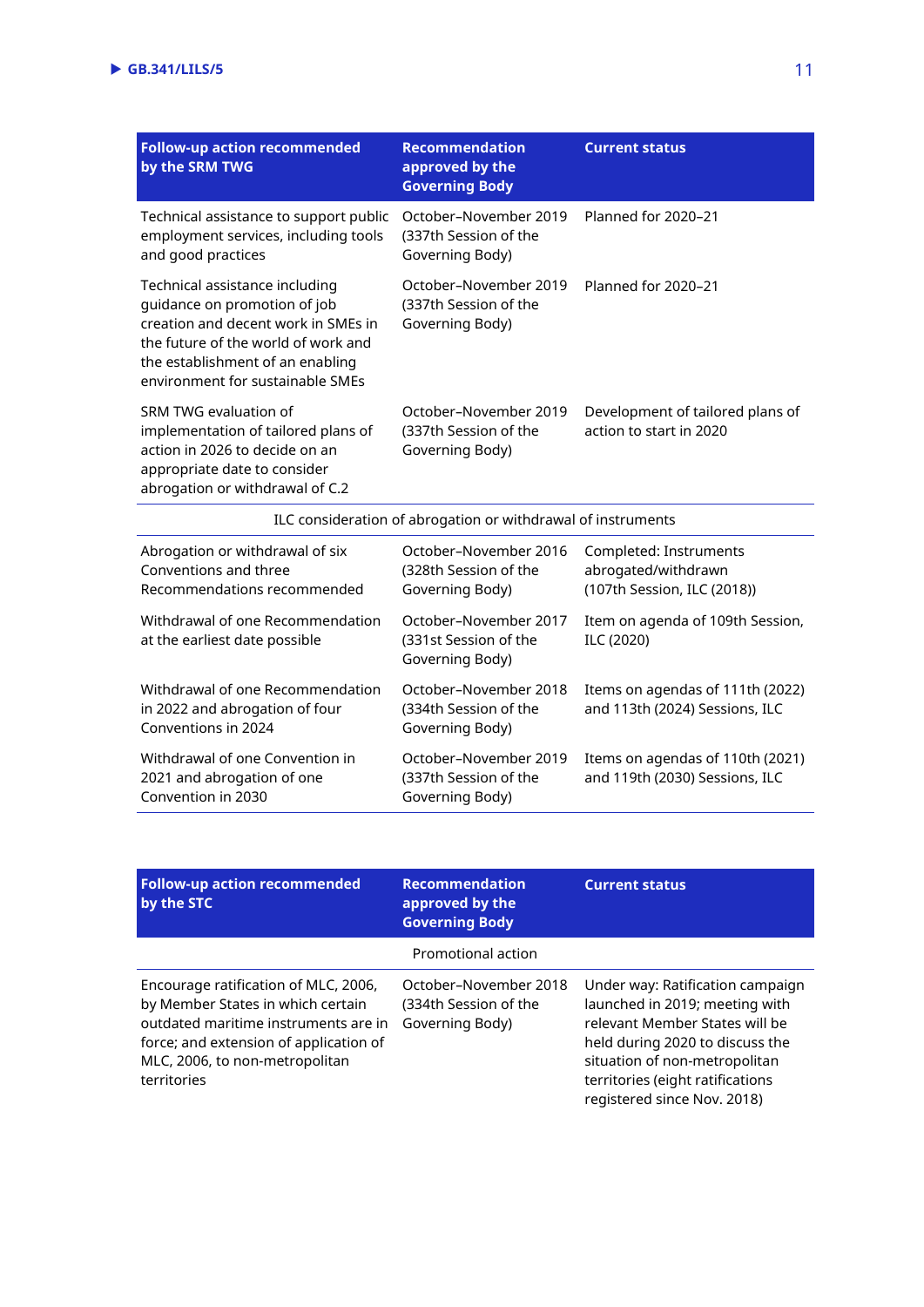| <b>Follow-up action recommended</b><br>by the STC                                                          | <b>Recommendation</b><br>approved by the<br><b>Governing Body</b> | <b>Current status</b>                          |  |
|------------------------------------------------------------------------------------------------------------|-------------------------------------------------------------------|------------------------------------------------|--|
| Other non-normative action                                                                                 |                                                                   |                                                |  |
| Juridical replacement of two<br>Recommendations noted                                                      | October-November 2018<br>(334th Session of the<br>Governing Body) | Completed                                      |  |
| ILC consideration of abrogation or withdrawal of instruments                                               |                                                                   |                                                |  |
| Withdrawal of ten Recommendations<br>and nine Conventions, and abrogation<br>of eight Conventions, in 2020 | October-November 2018<br>(334th Session of the<br>Governing Body) | Item on agenda of<br>109th Session (2020), ILC |  |

17. A final outcome of the SRM TWG concerns its contribution to the Organization's development of the ILO standards policy. The ILO Declaration on Social Justice for a Fair Globalization emphasized the need to "promote the ILO's standard-setting policy as a cornerstone of ILO activities by enhancing its relevance to the world of work, and ensure the role of standards as a useful means of achieving the constitutional objectives of the Organization". <sup>28</sup> The SRM TWG, reporting to the Governing Body, is currently the only institutionalized mechanism directly contributing to efforts to keep the body of standards up to date which is an important, albeit not exclusive, component of the ILO standards policy. In carrying out its mandate to review the standards, the SRM TWG's discussions have touched on key matters such as the classification of existing standards; the identification of gaps in coverage requiring new standards; approaches to future standard-setting including the consideration of tools to ensure easier updating; the preparation and timetabling of standard-setting actions; methods to promote the ratification of up-to-date standards and ensure their implementation in practice; the revision of standards; and the abrogation, withdrawal and juridical replacement of outdated instruments.

#### **III. The continuing role of the SRM TWG**

- 18. The outcomes of the SRM TWG illustrate its functioning to date. Its achievements contribute to ensuring that the ILO has a clear, robust and up-to-date body of international labour standards that respond to the changing patterns of the world of work, for the purpose of the protection of workers and taking into account the needs of sustainable enterprises. Much that the SRM TWG has achieved in its first five meetings has a far-reaching institutional impact. In particular, this includes the adoption of a simplified classification system; the structured opportunity for tripartite discussions – leading to consensual recommendations – the identification of gaps in coverage; the abrogation or withdrawal of obsolete instruments and the identification of up-to-date instruments that should be promoted; and the evolution of a strategic and multifaceted approach to both the review and follow-up of the standards included in its initial programme of work.
- 19. Nevertheless, this should not be understood as suggesting that the SRM TWG has necessarily achieved its full potential, nor that its functioning has been without significant challenges and limitations. In the first place, the task entrusted to it has not

<sup>&</sup>lt;sup>28</sup> [ILO Declaration on Social Justice for a Fair Globalization](https://www.ilo.org/wcmsp5/groups/public/---dgreports/---cabinet/documents/genericdocument/wcms_371208.pdf) 2008, preamble.